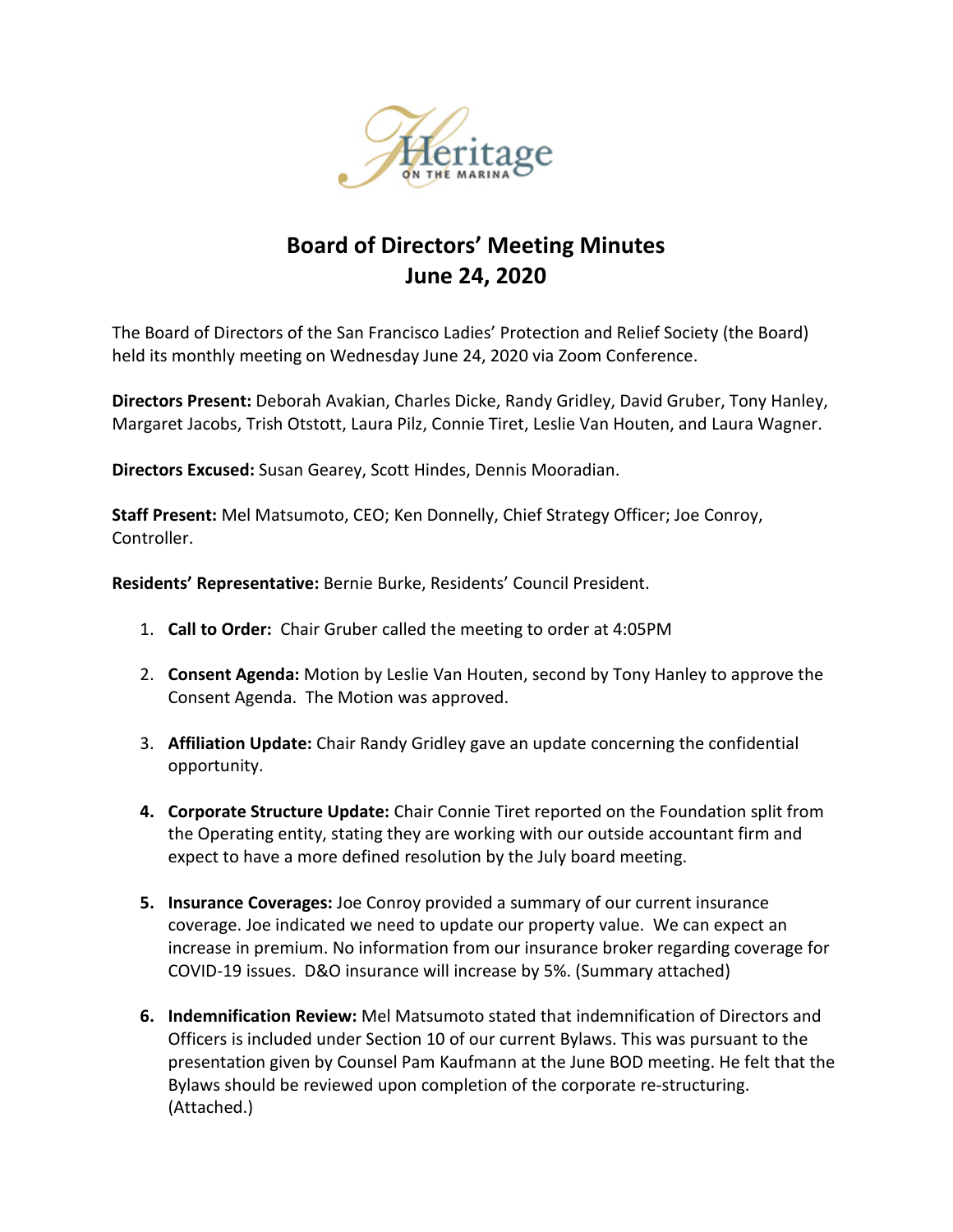- **7. Insurance-Governing Policies (First Reading):** Mel Matsumoto introduced a model on how to deal with establishing Governing Policies regarding insurance. This is a first reading. (Attached.)
- **8. Verbal Update to Written Staff Report:** Mel Matsumoto reported that the third round of testing for Health Center employees would take place on June  $25<sup>th</sup>$  and  $26<sup>th</sup>$ .
- **9. Board Education Session:** Mel Matsumoto introduced two concepts regarding the division of accountabilities between the Board and staff. Based on the reserved authority of the Board and the concept that the Board of Directors as a Board has final authority, while individual Board members do not, Mel felt that both the Health and Facilities Committees, as currently composed, needed restructuring. The staff will develop a draft of Governing Policy for both the Facility and Health Committees. Facilities draft will be presented to the Board in July as a First Reading. (Attached: Typical Authority Reserved for or Retained by the Board and Board Committees vs Staff Committees or Consultant Groups.)
- **10. Adjournment:** The meeting was adjourned at 5:03PM.

Respectively submitted,

Tony Hanley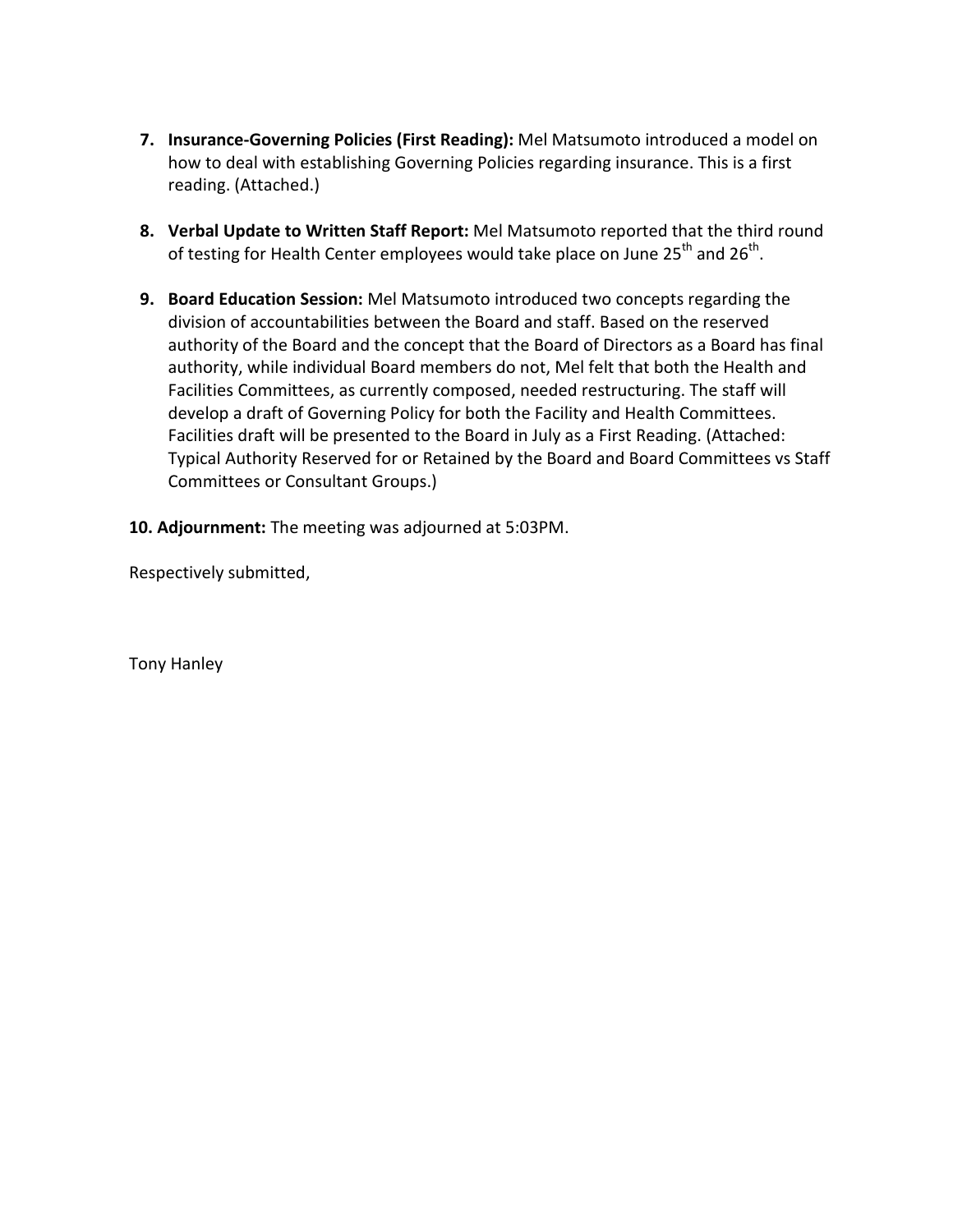#### Insurance Coverage Summary

| Coverage                                               | Carrier              | Policy<br>Term | <b>Effective</b><br>Date/Month        | Premium |           | Limit                                                                                          |  |
|--------------------------------------------------------|----------------------|----------------|---------------------------------------|---------|-----------|------------------------------------------------------------------------------------------------|--|
| <b>Property/Liability</b><br>Property                  | Zurich               | Annual         | October 10                            | \$      | 50,005    | \$39.5 Real Property/\$1.2M Personal Property/<br>\$2.6M Business Income/\$250K Employee Theft |  |
| <b>Business Automobile</b>                             | Progressive          | Annual         | August 16                             | \$      | 3,687     | \$1M Combined Single Limit                                                                     |  |
| General Liability/Professional Liability               | <b>National Fire</b> | Annual         | October 1                             | \$      | 71,785    | \$1M Each Occurrence/\$3M General Aggregate Limit                                              |  |
| D&O, EPL & Fiduciary                                   | Arch                 | Annual         | July 10                               | \$.     | 17,281    | \$5M Aggregate Limit of Liability                                                              |  |
| <b>Excess Liability</b>                                | <b>National Fire</b> | Annual         | October 1                             | \$      | 40,199    | \$5M Annual Aggregate/\$5M Each Occurrence                                                     |  |
| Crime                                                  | Travelers            | 3 Year         | July 10, 2019-<br>July 10, 2022       | \$      | 4,170     | \$750K Employee Theft/\$750K ERISA Fidelity/\$750K Forgery/<br>Alteration                      |  |
| ERISA                                                  | Travelers            | 3 Year         | October 1, 2018-<br>October 1, 2021   | \$      | 464       | \$500K                                                                                         |  |
| Cyber Liability                                        | CFC-Lloyds           | Annual         | October 19, 2019-<br>October 19, 2022 | \$      | 7,000     | \$2.5M Policy Limit of Liability, Aggregate                                                    |  |
| <b>Workers Compensation/Employers Liability</b>        | Cypress/BHHC         | Annual         | January 1                             | \$      | 231,477   | \$1M BI Each Accident/\$1M Policy Limit BI by Disease/<br>\$1M BI Each Employee by Disease     |  |
|                                                        |                      |                | Subtotal                              | \$      | 426,068   |                                                                                                |  |
| Taxes and Fees are not included in the premiums above. |                      |                |                                       |         |           |                                                                                                |  |
| <b>Employee Benefits</b>                               |                      |                |                                       |         |           |                                                                                                |  |
| Health Insurance                                       | Kaiser               | Annual         | January 1                             | Ś       | 641,460 * |                                                                                                |  |
| Dental/Life/LTD/AD&D                                   | Lincoln              | Annual         | January 1                             | \$      | 85,548    |                                                                                                |  |

Subtotal \$ 727,008

Total \$ 1,153,076

\*Employees pay 5% of premium for deductible plan amount.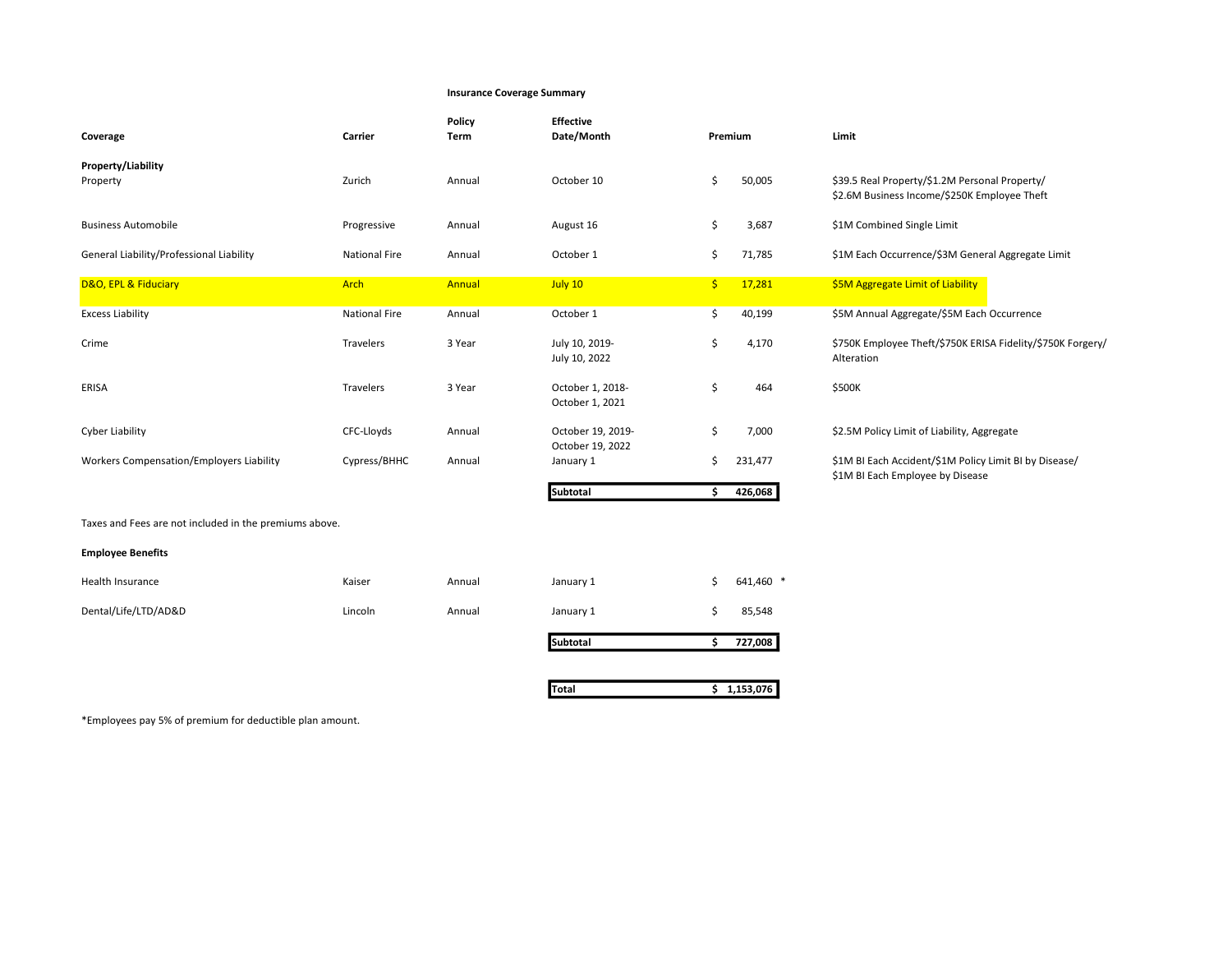

Agenda Item 6 June 24, 2020

# **[EXCERPT OF SECTION 10 OF BOARD BYLAWS]**

#### **INDEMNIFICATION OF DIRECTORS AND OFFICERS**

**10.1 Right to Indemnification**. To the fullest extent permitted by law, this Corporation shall indemnify its directors, officers, employees, and other persons described in Section 5238(a) of the California Corporations Code, including persons formerly occupying such position, against all expenses, judgments, fines, settlements and other amounts actually and reasonably incurred by them in connection with any "proceeding," as that term is used in that Section, and including an action by or in the right of the Corporation, by reason of the fact that the person is or was a person described in that Section. "Expenses," as used in this bylaw, shall have the same meaning as in Section 5238(a) of the California Corporations Code.

**10.2 Approval of Indemnity**. On written request to the Board by any person seeking indemnification under Section 5238(b) or Section 5238(c) of the California Corporations Code, the Board shall promptly determine under Section 5238(e) of the California Corporations Code whether the applicable standard of conduct set forth in Section 5238(b) or Section 5238(c) has been met and, if so, the Board shall authorize indemnification. Determination of whether indemnification is available to the person seeking indemnification shall be made by a majority vote of a quorum of the Board who are not parties to the proceeding. If the number of Directors who are not parties to the proceeding is less than two-thirds of the total number of Directors seated at the time the determination is to be made, the determination as to whether the applicable standard of conduct has been met shall be made by the court in which the proceeding is or was pending.

The indemnification provided herein shall not be deemed exclusive of any other rights to which those indemnified may be entitled, and shall continue as to a person who has ceased to be an agent and shall inure to the benefit of the heirs, executors, and administrators of such a person.

**10.3 Advancement of Expenses**. To the fullest extent permitted by law and except as otherwise determined by the Board in a specific instance, expenses incurred by a person seeking indemnification under Sections 10.1 and 10.2 in defending any proceeding covered by those Sections shall be advanced by the Corporation before final disposition of the proceeding, on receipt by the Corporation of an undertaking by or on behalf of that person that the advance will be repaid, unless it is ultimately determined that the person is entitled to be indemnified by the Corporation for those expenses.

**10.4 Insurance.** The Corporation shall have the power and shall use its best efforts to purchase and maintain insurance on behalf of any Director, Officer, or agent of the Corporation, against any liability asserted against or incurred by the Director, Officer, or agent in any such capacity or arising out of the Director's, Officer's, or agent's status as such, whether or not the Corporation would have the power to indemnify the agent against such liability under Section 10.1; provided that the Corporation shall have no power to purchase and maintain such insurance to indemnify any Director, Officer, or agent of the Corporation for any self-dealing transaction, as described in Section 5233 of the California Corporations Code.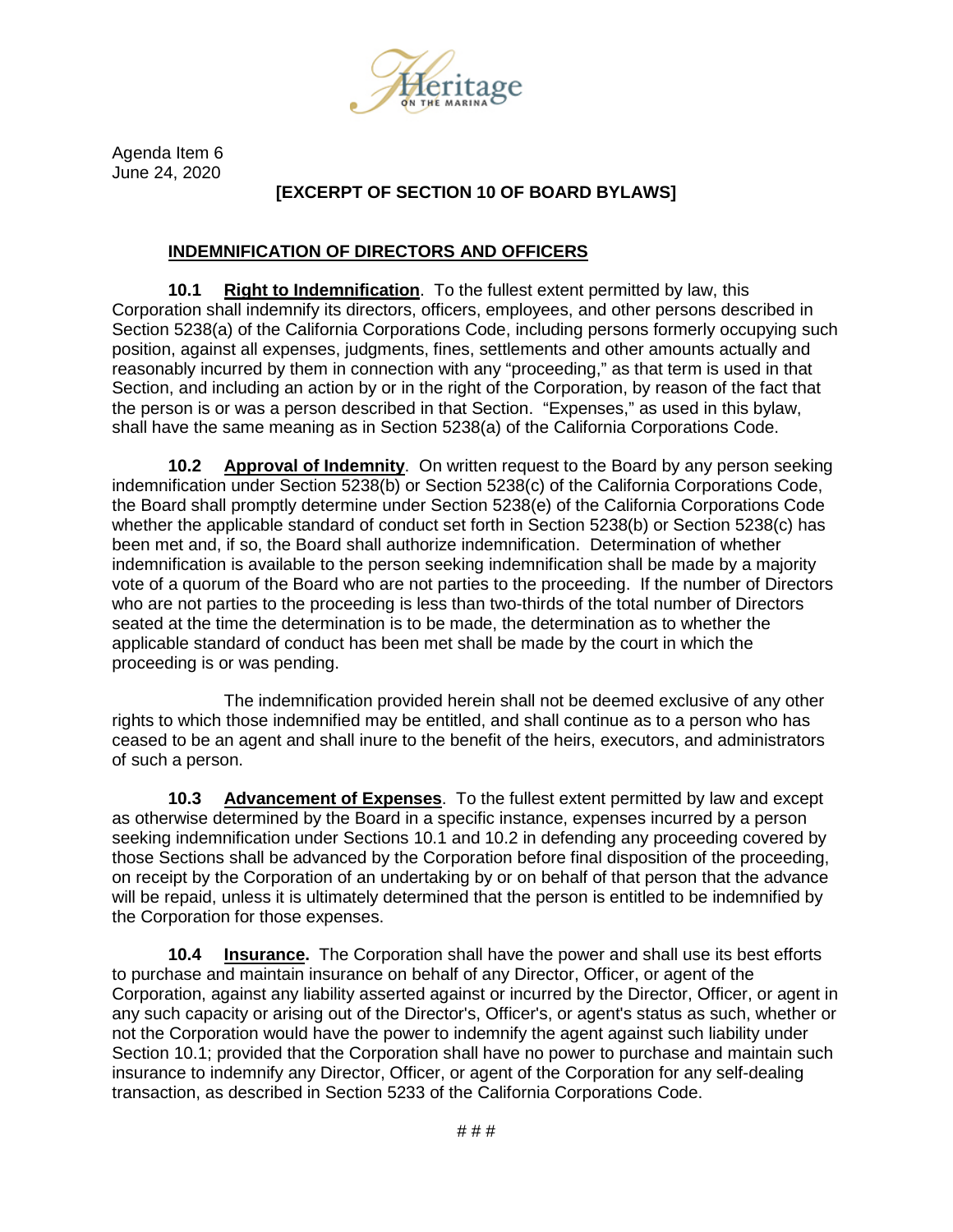

Agenda Item 7 June 24, 2020

# **Suggested Governing Policies regarding Insurance**

# Governance Structure

- **1.** The Board of Directors (BOD) of Heritage on the Marina (HOTM) will charge the Finance Committee (FC) with the responsibility to:
	- a. Review the insurance coverages recommended by staff and HOTM's insurance brokerage firm to ensure their adherence to these governing policies.
	- b. Make recommendations of changes to these governing policies for BOD approval as the need arises.
	- c. Periodically evaluate the insurance broker with staff to ensure HOTM is receiving proper guidance and value and engage a new insurance broker when it deems it necessary.
- **2.** The BOD will receive a briefing at least annually regarding insurance coverages from the FC or staff if that duty is delegated by FC.

Governing Policies

- **1.** Heritage on the Marina (HOTM) will have such insurance coverage that is usual and customary for an organization that is licensed as a continuing care retirement community (CCRC) and skilled nursing facility (SNF) in the State of California.
- **2.** Limits of coverage will be appropriate for HOTM's size, location, value, operations, reserves, and other salient factors as recommended by the insurance broker.
- **3.** Staff will consult with HOTM's insurance broker before renewal of any policy to ensure adherence to these policies and will report the results of that consultation to FC.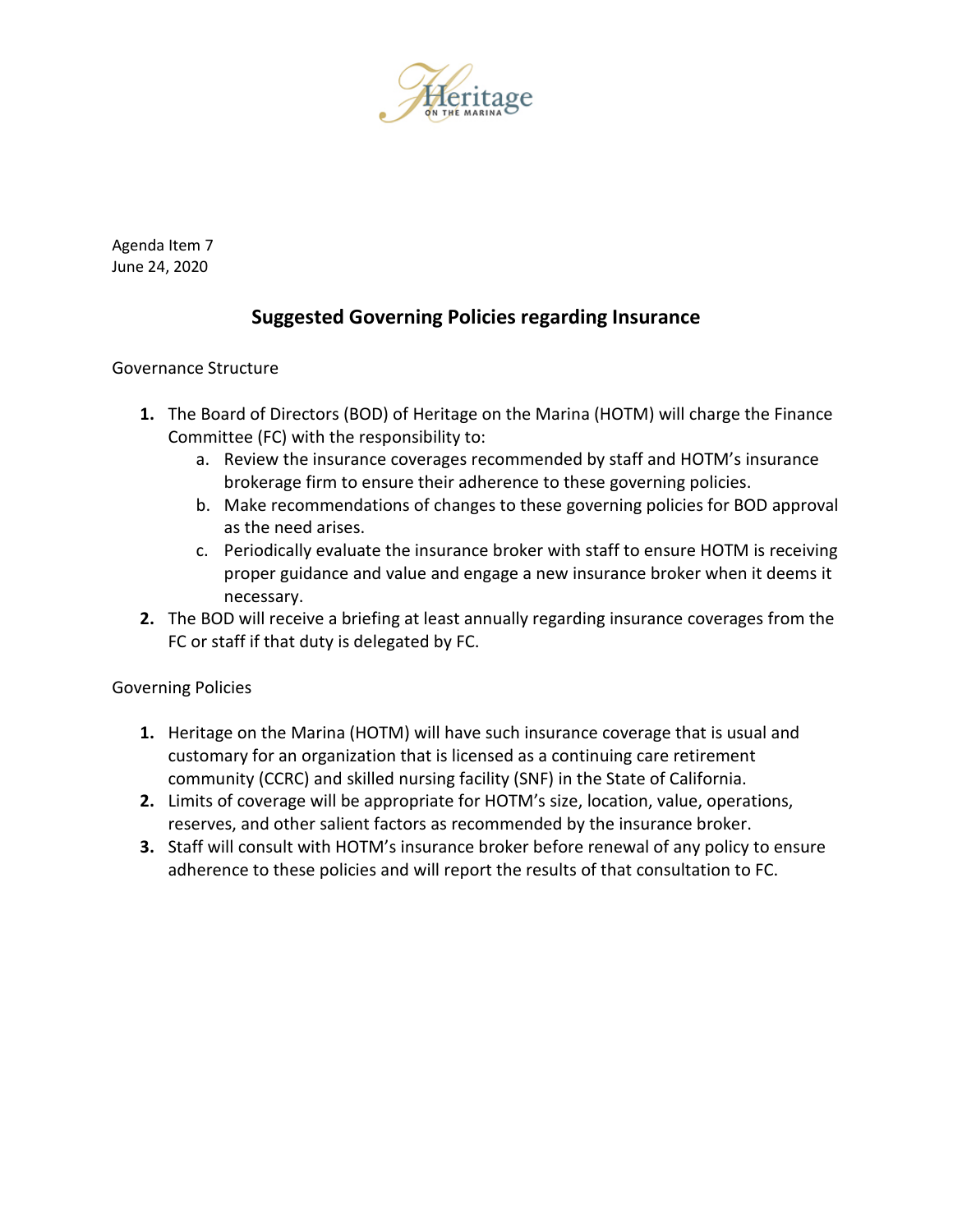

# **TYPICAL AUTHORITY RESERVED FOR OR RETAINED BY THE BOARD**

- 1. SET MISSION & VISION
- 2. APPROVE STRATEGIC PLAN Strategic Planning
- 3. HIRE/FIRE AND EVALUATE CHIEF STAFF OFFICER Eval usu coordinated by ExCom
- 4. APPROVE OPERATING & CAPITAL BUDGETS Finance, Audit
- 5. INCUR DEBT
- 6. ACQUIRE OR SELL REAL PROPERTY
- 7. SELF-PERPETUATE (NOMINATIONS) Nominating/Governance
- 8. ENTER INTO/SETTLE LITIGATION
- 9. ESTABLISH INVESTMENT POLICIES Investment or Finance
- 10. CREATE GOVERNING POLICIES

### **AUTHORITY/DUTY Corresponding Committee**

FUNDRAISING